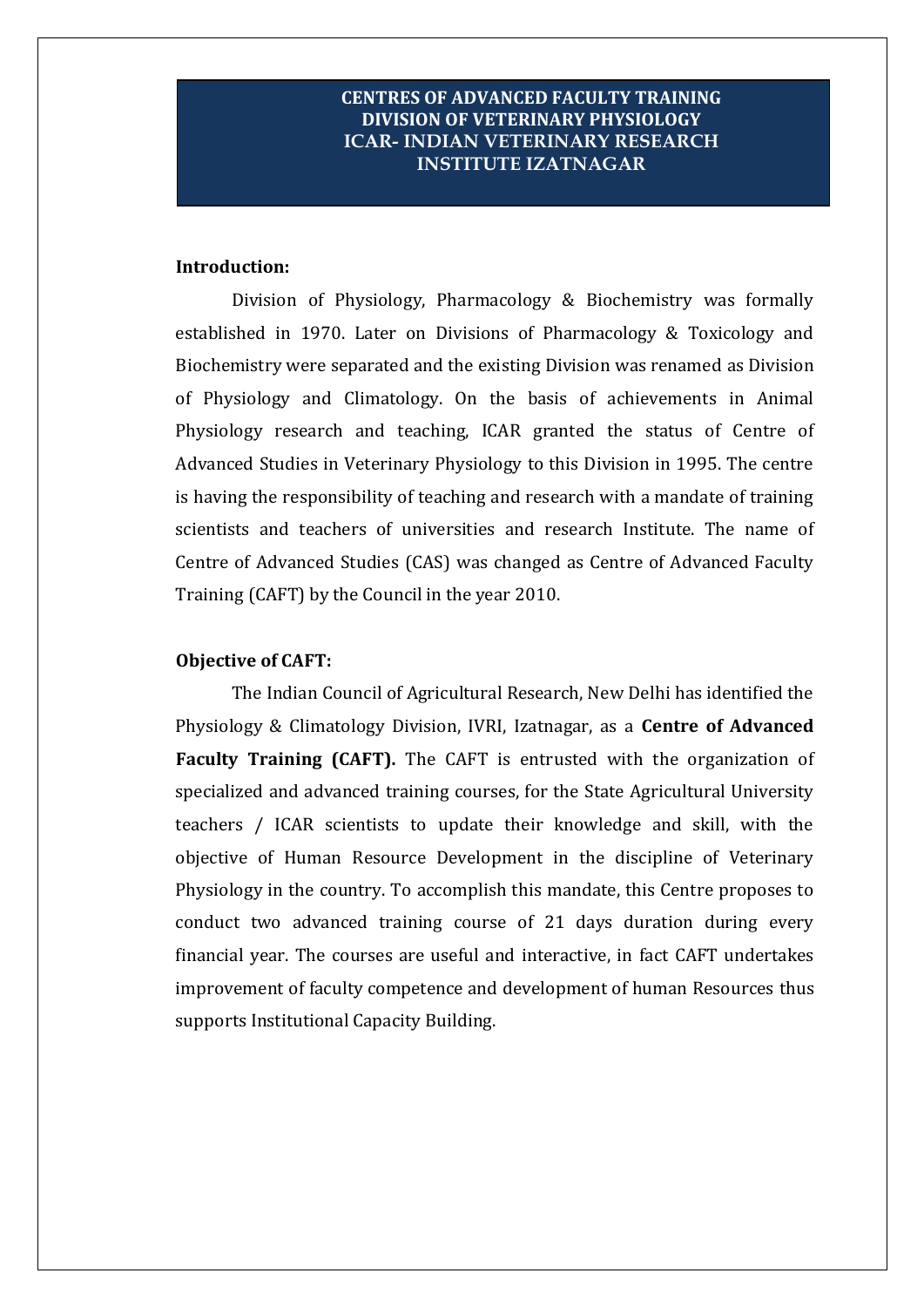| 1.  | DR. G. TARU SHARMA                         | M.Sc., Ph.D.   | <b>DIRECTOR CAFT</b>  |
|-----|--------------------------------------------|----------------|-----------------------|
| 2.  | DR. V. P. MAURYA                           | M.Sc., Ph.D.   | PR. SCIENTIST         |
| 3.  | DR. S. BAG                                 | M.Sc., Ph.D.   | PR. SCIENTIST         |
| 4.  | DR. M. SARKAR                              | M.Sc., Ph.D.   | PR. SCIENTIST         |
| 5.  | DR. B. C. DAS<br>(ERS, KOLKATA)            | M.Sc., Ph.D.   | PR. SCIENTIST         |
| 6.  | DR. G. SINGH                               | M.V.Sc., Ph.D. | PR. SCIENTIST         |
| 7.  | <b>DR. VIKASH CHANDRA</b>                  | M.V.Sc., Ph.D. | <b>SCIENTIST (SS)</b> |
| 8.  | DR. V. S. CHOUHAN                          | M.V.Sc., Ph.D. | <b>SCIENTIST (SS)</b> |
| 9.  | DR. S. S. DANGI<br>(IVRI, MUKTESHWAR)      | M.V.Sc., Ph.D. | <b>SCIENTIST</b>      |
| 10. | DR. H. A. SAMAD                            | M.V.Sc., Ph.D. | <b>SCIENTIST</b>      |
| 11. | DR. MADHUSOODAN A.P.<br>(IVRI, MUKTESHWAR) | M.V.Sc.        | <b>SCIENTIST</b>      |

### **CAFT Faculty: Name & Designation (as on 31.12.2019):**

### **Human Resource Development:**

Particulars of Short Courses / Training program for HRD conducted during 2017-2020

**List of CAFT Short Courses (2017-2020)**

| Sl.              | Title of the Course                                        | Duration                | Course Coordinator |
|------------------|------------------------------------------------------------|-------------------------|--------------------|
| No.              |                                                            |                         |                    |
| $1_{\cdot}$      | <b>BIOLOGY OF PHYSIOLOGICAL ADAPTATION AND PRODUCTION</b>  | 11.01.2017-31.01-2017   | Dr. V. P. Maurya   |
|                  | <b>STRESS IN FARM ANIMALS</b>                              |                         |                    |
| 2.               | UPSTREAM REPRODUCTIVE TECHNOLOGIES FOR AUGMENTATION        | 01.09.2017-21.09.2017   | Dr. Vikash         |
|                  | OF LIVESTOCK PRODUCTION                                    |                         | <b>Chandra</b>     |
| 3.               | <b>RECENT ADVANCES IN STRESS GENOMICS FOR LIVESTOCK</b>    | 09.01.2018-29.01.2018   | Dr. Puneet Kumar   |
|                  | <b>PRODUCTION</b>                                          |                         |                    |
| $\overline{4}$ . | <b>ACCLIMATIZATION AND ADAPTATION OF HIGH ALTITUDE</b>     | $01.062018 - 21.062018$ | Dr. S. S. Dangi    |
|                  | LIVESTOCK IN CHANGING CLIMATIC SCENARIO                    |                         |                    |
| 5.               | <b>APPLICATION OF GENOMIC TOOLS IN UNRAVELING</b>          | 29.01.2019 -18.02.2019  | Dr. Mihir Sarkar   |
|                  | PHYSIOLOGICAL PROCESSES                                    |                         |                    |
| 6.               | <b>EMERGING CONCEPTS AND BIO-TECHNIQUES FOR AUGMENTING</b> | 20.08.2019 -09.09.2019  | Dr. H. Abdul       |
|                  | <b>LIVESTOCK PRODUCTION: PHYSIOLOGICAL PERSPECTIVES</b>    |                         | <b>Samad</b>       |
| 7.               | NEURO-ENDOCRINE REGULATION OF LIVESTOCK PRODUCTION:        | 28.01.2020-17.02.2020   | Dr. G. Singh       |
|                  | PROSPECT AND RETROSPECT*                                   |                         |                    |

**\* To be conducted**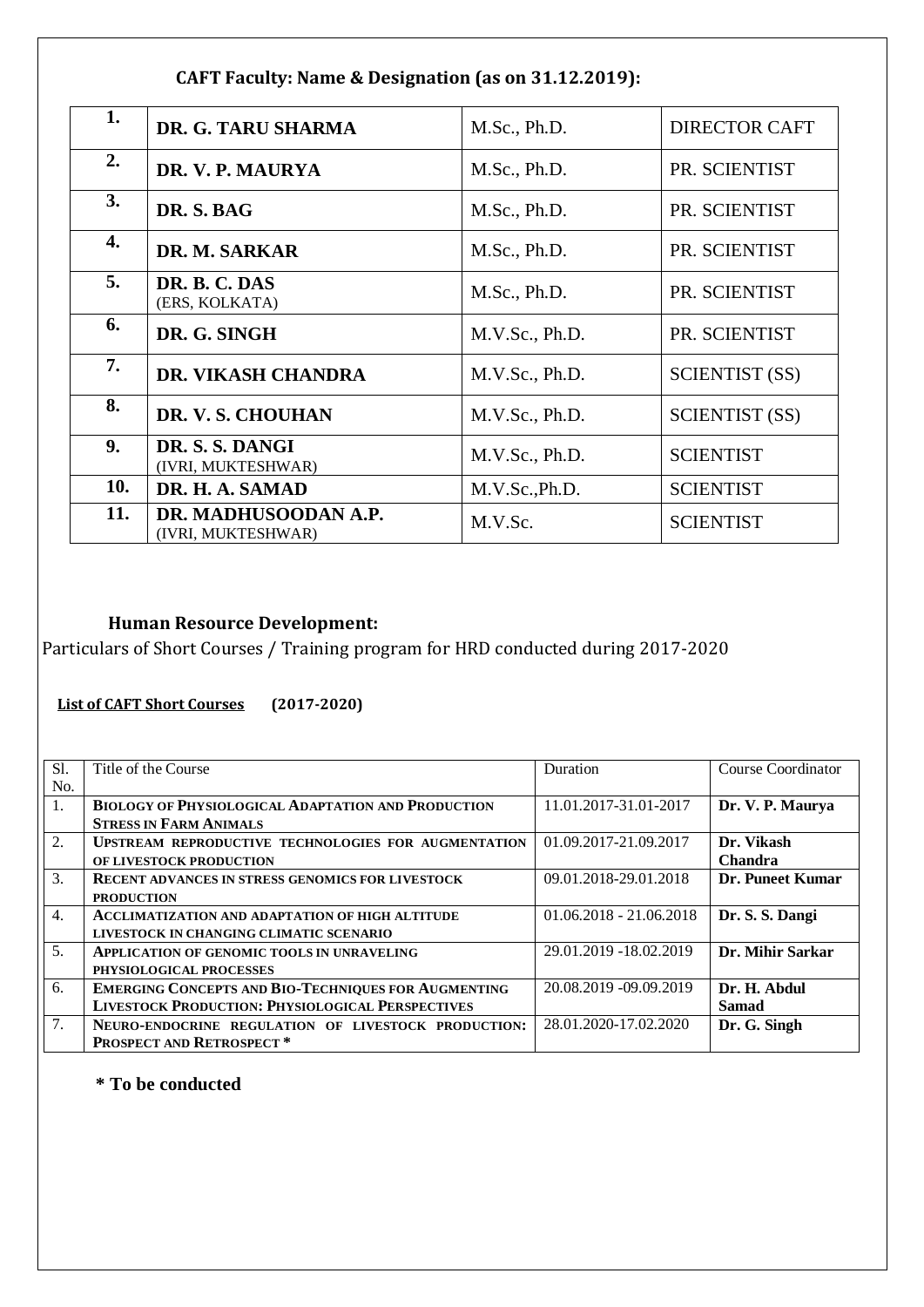### **Infrastructure developed :**

- **Renovation work of Experimental Animals Sheds of Physiology and Climatology** Division taken up by CPWD
- MoU signed between ICAR-IVRI and Indian Meteorological Department (IMD) to establish meteorological observatory at Climatology Laboratory. Three rooms of Climatology Laboratory spared for IMD
- Committee room refurnished with sofas.
- Renovated the experimental animal sheds of the division with the Institute grant.
- Added furniture and fixtures using Institute grant
- Added Centrifuge and deep fridge using PG grant.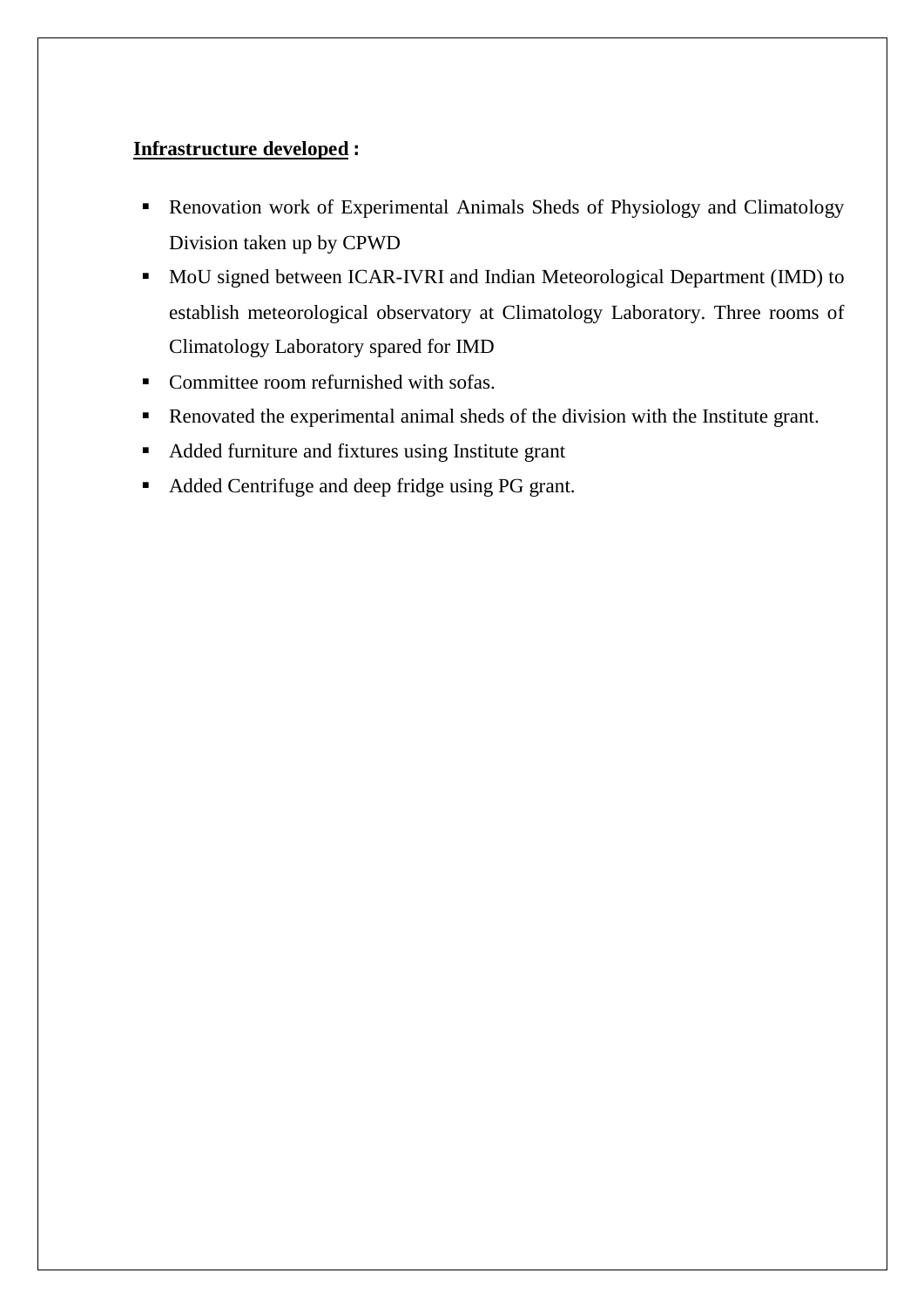# **Awards/Recognitions:**

#### **Awards**

- Dr. G.Taru Sharma was elected fellow NASI, the oldest Science Academy of India.
- Rafi Ahmed Kidwai Award for outstanding research to Dr. G. Taru Sharma
- Prof. G.P. Talwar Gold Medal oration award-2019 to Dr. G. Taru Sharma
- NIL'S LAGERLOF MEMORIAL AWARD-2018 o in recognition of meritorious contribution to the research in Animal Reproduction to Dr. M. Sarkar and Dr. G. Singh
- SAPI D.N. Mullick Award-2018 to Dr. Vikash Chandra
- First prize for best article in Hindi entitled "Jalvau parivarvartan evam iska krishi evam pashu palan par prabhav" Published in Shalihotra Darshan. Rajbhasha Smarika-2018 by ICAR-IVRI, Izatnagar-to Dr. Puneet Kumar.
- Best M.V.Sc theis award to Dr. Bibhudatta S. K. Panda (Mentor: Dr. G.Taru Sharma)
- Young Scientist Award to Dr. Anjali Somal (Mentor: Dr. G.Taru Sharma).
- Best division award by IVRI-2016
- Dr. G. Taru Sharma was elected as NAAS fellow w.e.f 1.1.2017
- SAPI Fellow-2017 to Dr. G.Taru Sharma
- Bharat Ratna Dr. C. Subramaniam Award for Outstanding Teachers by ICAR-2016 to Dr. G.Taru Sharma
- IVRI Best Teacher Award (2016) to Dr. G.Singh
- Best M.V.Sc. student award (Bronze Medal) by Dr Jaya Bharti for the year 2014-15 conferred during IVRI convocation held on November 05, 2016.
- J.P. Mittal Best M.V.Sc Theis award to Dr Jaya Bharti on the topic " Expression dynamics of major heat stress induced genes and possible crosstalk between them in Tharparkar cattle" in SAPICON-2016 organized by Society of Animal Physiologists of India (SAPI) at Mhow (MP)
- Smt. Kamala Madan Memorial Young Scientist Award on the topic "Expression dynamics of Toll Like Receptors and Interleukins during acclimation to heat stress exposure in Tharparkar cattle" during SAPICON-2016 at Mhow (MP)
- Best PhD thesis award by SAPICON-2016 organized by Society of Animal Physiologists of India (SAPI) at Mhow (MP)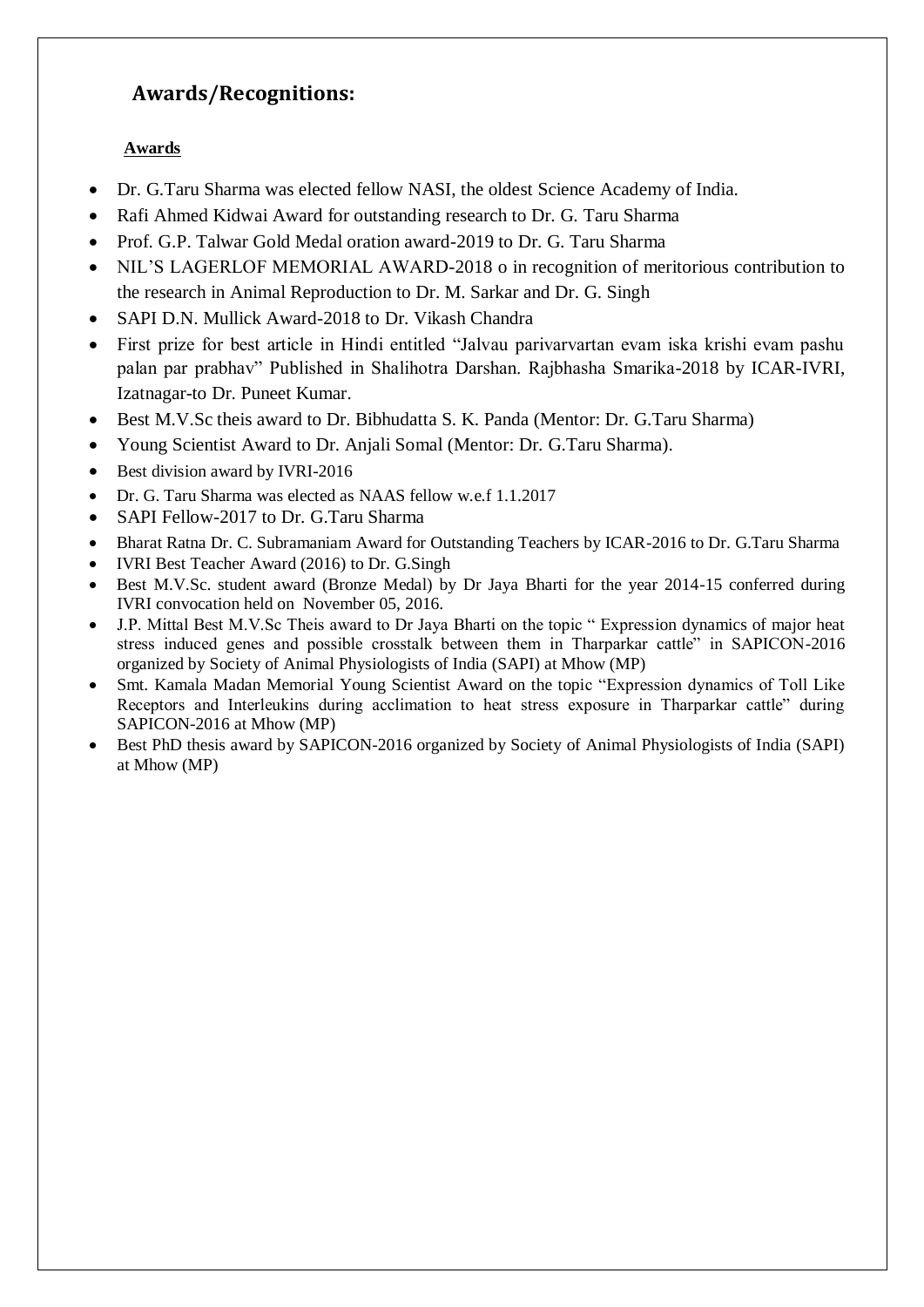### **Recognition**

#### **Following recognitions are given to the Director CAFT:**

- **Editorial board member of an Elsevier journal of Reproductive Health and Medicine**
- Regularly evaluating submitted research project proposals to DST, DBT, CSIR & ICAR
- **Member of a sub-committee to workout general principles and data requirements for** risk assessment on genome editing technologies, applications and regulations on animals RCGM, DBT.
- **Project Formulation Group member to initiate phase-I, programme of Somatic cell** derived bovine gametes/embryos. With the approval of the Secretary, Department of Biotechnology, a Project with NDDB.
- **Member Board of Management, ORT, RAC of different ICAR Institute.**
- **DBT-NER Technical expert Committee in animal, aquaculture and fish biotechnology.** TEC member of Animal Biotechnology.
- **Member DBT Task Force for Animal Biotechnology-I**
- **Member, task Force on "Alternatives to Animal Testing", ILSI.**
- Expert in the selection committee at various SAU's for Professor.
- **Member, Broad Subject Matter Area (BSMA) committee of National core group for restructuring** of Masters & Ph.d Curriculum & Syllabai-2019, for basic Veterinary Disciplines;(Vet. Anatomy, Vet &AH Ext. Edu., Biochemistry, Vet. Physiology and Vet. Biotechnology).Task completed in April.
- Evaluated a good number of M.V.Sc/M.Sc and Ph.D thesis & conducted viva- voce examination, as external examiner. Member of a screening and selection committee of ICAR-Netaji Sbhash C. Bose International fellowship for Ph.D.
- **President Animal Physiologists Association; Executive Member of Indian Society for the study** of Reproduction and Fertility.
- **Nominated as Sector Warden of IVRI for Civil Defence Plan from Security Section of IVRI,** Izatnagar.
- Chairperson (being the senior most lady officer) of SAKSHAM-measures as per UGC/ICAR, New Delhi. Chairperson Internal Complain Committee for the well-being of the girl students and others.
- **Member Research Project Screening and Evaluation Committee of the Institute.**
- **Chairperson for the Annual report (Hindi)-2019 of ICAR-IVRI.**
- Chairperson of Technical Advisory Committee of the Equipment purchase of ICAR-IVRI till date.
- **Participated in important meetings as Director's representative for the meeting with Animal** Husbandry Commissioner and Vice Chancellor's conference (sponsored by IAUA) and symposium on 27th and 28th April 2017 at SHUAT, Allahabad. Presented a talk, entitled "Stress Management strategies to improve livestock productivity", on behalf of Hon. Director, IVRI.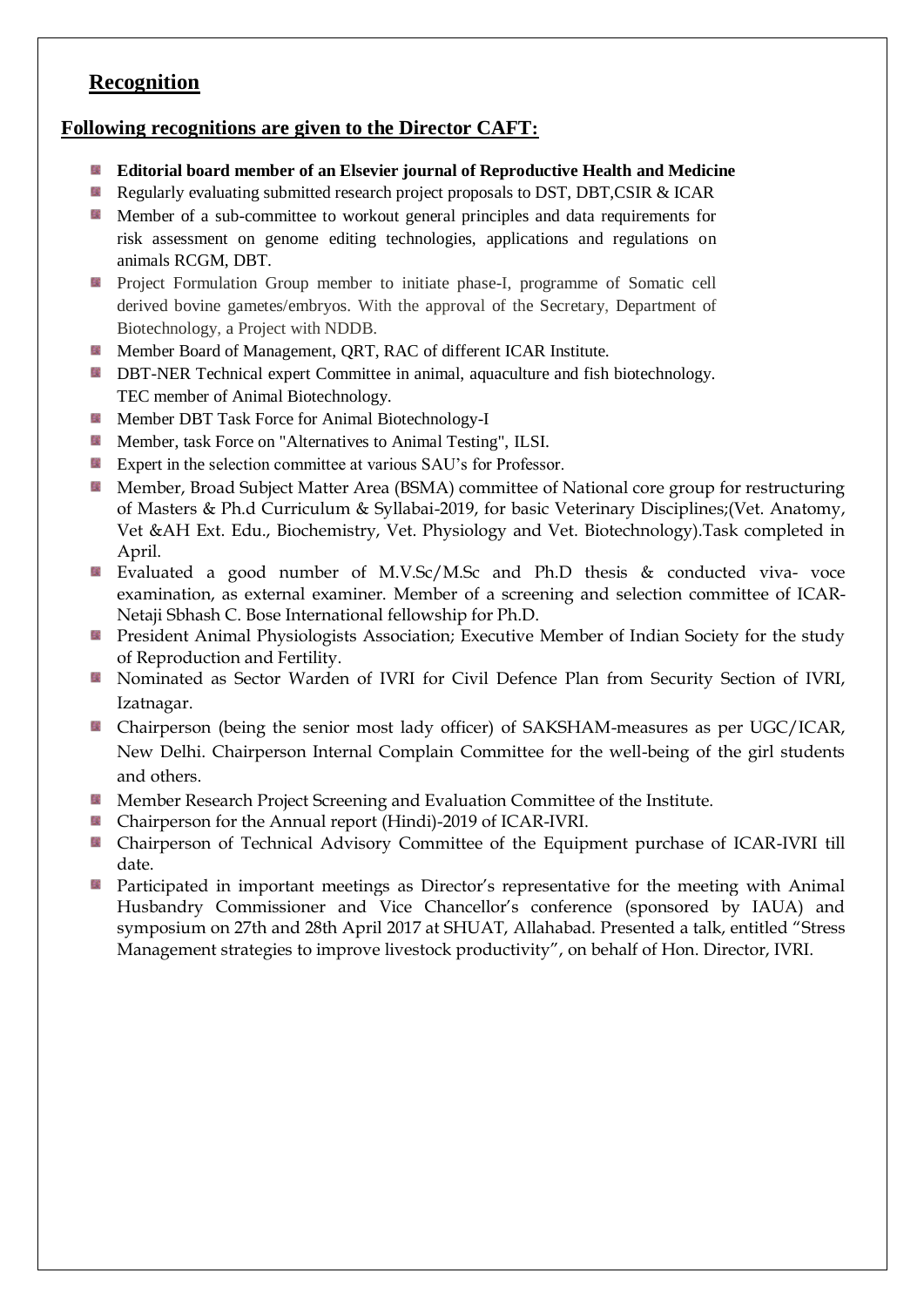### **Publications**

# **2016-17**

#### **International Journals**

- 1. Bharati J., S.S. Dangi, V.S. Chouhan, S.R. Mishra, M.K. Bharti, V. Verma, O. Shankar, V.P. Yadav, K. Das, A. Paul, S. Bag, V.P. Maurya, G. Singh, P. Kumar, Sarkar M. (2016). Expression dynamics of HSP70 during chronic heat stress in Tharparkar cattle. *International Journal of Biometeorology* DOI 10.1007/s00484-016-1281-1
- 2. Bhardwaj Rahul, Matin M. Ansari, Sriti Pandey, Mehtab S. Parmar, Vikash Chandra, G. Saikumar and G. Taru Sharma. (2016). GREM1, EGFR and HAS2; the oocyte competence markers for improved buffalo embryo production *in vitro. Theriogenology,* 86:2004-2011.
- 3. Reshma R., S R Mishra, N. Thakur, Mehtab S. Parmar, Anjali Somal, M K Bharti, Sriti Pandey, V.S. Chouhan, M.R. Verma, G Singh, G T. Sharma, V.P. Maurya, M. Sarkar. (2016). Modulatory Role of Leptin on Ovarian Functions in Water Buffalo *(Bubalus Bubalis). Theriogenology* 86: 1720–1739.
- 4. Dangi S.S., Saroj K. Dangi, V.S. Chouhan, M.R. Verma, Puneet Kumar, Gyanendra Singh, Mihir Sarkar. (2016). Modulatory effect of betaine on expression dynamics of HSPs during heat stress acclimation in goat (*Capra hircus*). *Gene*, 575: 543–550.
- 5. Krishan Jagriti, Surbhi Agarwal, Juhi Pathak, Rakesh Kaushik, Mehtab S. Parmar, Sriti Pandey, Mukesh K. Bharti, Vikash Chandra, S.K. Jindal, S.D. Kharche, P.K. Rout, G. Taru Sharma. (2016). Influence of follicular fluid and gonadotropin supplementation on the expression of germ cell marker genes during *in-vitro* maturation of caprine (*Capra hircus*) oocytes. *Small Ruminant Research*. 44: 41–47.
- 6. Kuldeep Kumar, Pranjali Agarwal, Kinsuk Das, Bhabesh Mili, Madhusoodan AP, Ajay Kumar, Sadhan Bag. (2016). Isolation and characterization of mesenchymal stem cells from caprine umbilical cord tissue matrix. *Tissue and Cell,* 48 (6): 653-658.
- 7. Mishra S.R., N. Thakur, A. Somal, M.S. Parmar, R. Reshma, G. Rajesh, V.P. Yadav, M.K. Bharti, Jaya Bharati, A. Paul, V.S. Chouhan, G.T. Sharma, G. Singh, M. Sarkar, (2016). Expression and localization of fibroblast growth factor (FGF) family in buffalo ovarian follicle during different stages of development and modulatory role of FGF2 on steroidogenesis and survival of cultured buffalo granulosa cells, *Research in Veterinary Science*, 108: 98-111.
- 8. Mishra S.R., M.S. Parmar, V.P. Yadav, R. Reshma, Jaya Bharati, M.K. Bharti, A. Paul, V.S. Chouhan, G.T Sharma, G. Singh, M. Sarkar.(2016). Expression and localization of angiopoietin family in corpus luteum during different stages of estrous cycle and modulatory role of angiopoietins on steroidogensis, angiogenesis and survivability of cultured buffalo luteal cells. *Reproduction in Domestic Animal* 51: 855–869.
- 9. Rajesh G, Avishek Paul, Jaya, Nipuna Thakur, Tanmay Mondal, Chandrabhan Singh Banjare, Madhusoodan AP, Narayanan K, Chouhan VS, Sadhan Bag, Das BC, Singh G, Taru Sharma G and Mihir Sarkar. (2016). Expression and localization of bone morphogenetic protein6 (bmp6) in the corpus luteum during different stages of estrous cycle in the buffalo (*Bubalus bubalis*). *Journal of Experimental Biology and Agricultural Sciences*, DOI: http://dx.doi.org/10.18006/2016.4 (Spl-3- ADPCIAD).S108.S115.
- 10. Mahapatra P.S., Renu Singh, Kuldeep Kumar, NiharRanjanSahoo, Pranjali Agarwal, BhabeshMili, Kinsuk Das, Mihir Sarkar, Subrat Kumar Bhanja, B C Das, Sujoy Kumar Dhara and Sadhan Bag (2016). Valproic acid assisted reprogramming of fibroblasts for generation of pluripotent stem cells in buffalo (*Bubalus bubalis*). *International Journal of Developmental Biology.* DOI:10.1387/ijdb.160006sb
- 11. Somal Anjali, Irfan A. Bhat, Indu B, Sriti Pandey, Bibhudatta S. K. Panda, Nipuna Thakur, Mihir Sarkar, Vikash Chandra, G. Saikumar and G. Taru Sharma. (2016). A Comparative Study of Growth Kinetics, *In Vitro* Differentiation Potential and Molecular Characterization of Fetal Adnexa Derived Caprine Mesenchymal Stem Cells. *PLOS ONE*. June 3, 2016 [http://dx.doi.org/10.1371/journal.pone.0156821.](http://dx.doi.org/10.1371/journal.pone.0156821)
- 12. Somal Anjali, Irfan A. Bhat, Indu B., Anuj Pratap Singh, Bibhudatta S. K.Panda, Perumal Arumugam Desingu, Sriti Pandey, Mukesh Kumar Bharti, Amarpal, G. Saikumar, Vikash Chandra and G. Taru Sharma (2016).Impact of cryopreservation on caprine fetal adnexa derived stem cells and its evaluation for growth kinetics, phenotypic characterization and wound healing potential in xenogenic rat model. *Journal of Cellular Physiology*.doi. 10.1002/jcp.25731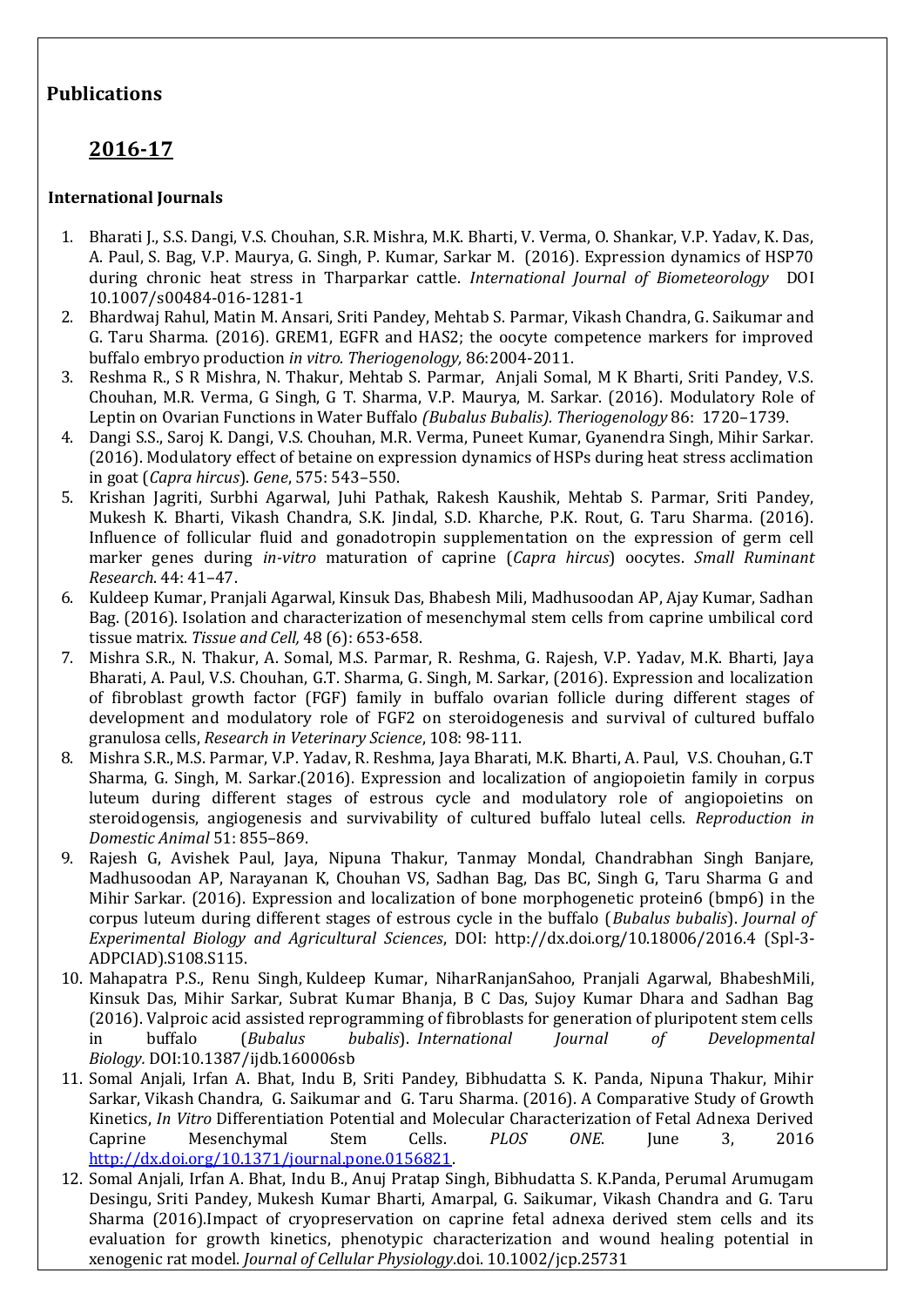- 13. Rajesh G., Avishek Paul, S.R. Mishra, Jaya Bharati, Nipuna Thakur, Tanmay Mondal, Sanjhali Soren, S. Harikumar, K. Narayanan, V.S. Chouhan, Sadhan Bag, B.C. Das, G. Singh, V.P. Maurya, G. Taru Sharma, Mihir Sarkar. (2017). Expression and functional role of Bone Morphogenetic Proteins (BMPs) in cyclical corpus luteum in buffalo (*Bubalus bubalis). General and Comparative Endocrinology*. 240: 198–213.
- 14. Bharati Jaya, S. S. Dangi , S. Bag, V. P. Maurya, G. Singh, P. Kumar, M. Sarkar. (2017). Expression dynamics of HSP90 and nitric oxide synthase (NOS) isoforms during heat stress acclimation in Tharparkar cattle. *International Journal of Biometeorology*, DOI: 10.1007/s00484-017-1323-3
- 15. Bharati Jaya, S.S. Dangi, S.R. Mishra, V.S. Chouhan, V. Verma, O. Shankar, M.K. Bharti, A. Paul,Dilip K. Mahato, G. Rajesh, G. Singh, V.P. Maurya, S. Bag, Puneet Kumar, Sarkar M. (2017). Expression analysis of Toll like receptors and interleukins in Tharparkar cattle during acclimation to heat stress exposure. *Journal of Thermal Biology* 65: 48–56.
- 16. Kinsuk Das, AP Madhusoodan, Bhabesh Mili, Ajay Kumar, AC Saxena, Kuldeep Kumar, Mihir Sarkar, Praveen Singh, Sameer Srivastava and Sadhan Bag. (2017). Functionalized carbon nanotubes as suitable scaffold materials for proliferation and differentiation of canine mesenchymal stem cells*. International Journal of Nanomedicine,* 12: 1–20
- *17.* Pratheesh M.D., Dubey P.K., Gade Nitin E., Nath Amar,Sivanarayanan T.B.,Madhu D.N.,Somal Anjali,BaijuIndu, Sreekumar T.R.,Gleeja V.L., Bhatt Irfan A., Chandra Vikash, Amarpal, Sharma Bhaskar,G. Saikumar, Sharma G. Taru. (2017). Comparative study on characterization and wound healing potential of goat (*Capra hircus*) mesenchymal stem cells derived from fetal origin amniotic fluid and adult bone marrow*. Research in Veterinary Science. 112: 81–88.*
- 18. Mishra S.R., Jaya Bharati, G. Rajesh, V.S. Chauhan, G. Taru Sharma, S. Bag, V.P. Maurya, G. Singh, Sarkar M. (2017). Fibroblast growth factor 2 (FGF2) and vascular endothelial growth factor A (VEGFA) synergistically promote steroidogenesis and survival of cultured buffalo granulosa cells. *Animal Reproduction Science*, *DOI:* http://dx.doi.org/ 10.1016/ j.anireprosci. 2017.02.006
- 19. Mehtab S. Parmar, SmrutiRanjan Mishra Anjali Somal, Sriti Pandey, G. Sai Kumar, Mihir Sarkar, Vikash Chandra and G. Taru Sharma. (2017). Expression and secretory profile of buffalo fetal fibroblasts and Wharton's jelly feeder layers. *Animal Reproduction Science.*  <http://dx.doi.org/10.1016/j.anireprosci.2017.02.012>

#### **Indian Journals**

20. Yadav Brijesh, Gyanendra Singh and Alok Wankar (2017). The use of infrared skin temperature measurements for monitoring heat stress and welfare of crossbred cattle. Indian Journal of Dairy Science, 70(1):127-131.

### **2017-18**

- 1. Bhabesh Mili, Kinsuk Das, Ajay Kumar, A. C. Saxena, Praveen Singh, Srikanta Ghosh, and Sadhan Bag (2018). Preparation of NGF encapsulated chitosan nanoparticles and its evaluation on neuronal differentiation potentiality of canine mesenchymal stem cells. J Mater Sci: Mater Med, DOI 10.1007/s10856-017-6008-2
- 2. [Das K,](https://www.ncbi.nlm.nih.gov/pubmed/?term=Das%20K%5BAuthor%5D&cauthor=true&cauthor_uid=28190551) [Mili B,](https://www.ncbi.nlm.nih.gov/pubmed/?term=Mili%20B%5BAuthor%5D&cauthor=true&cauthor_uid=28190551) [A P M,](https://www.ncbi.nlm.nih.gov/pubmed/?term=A%20P%20M%5BAuthor%5D&cauthor=true&cauthor_uid=28190551) [Saxena AC,](https://www.ncbi.nlm.nih.gov/pubmed/?term=Saxena%20AC%5BAuthor%5D&cauthor=true&cauthor_uid=28190551) [Kumar A,](https://www.ncbi.nlm.nih.gov/pubmed/?term=Kumar%20A%5BAuthor%5D&cauthor=true&cauthor_uid=28190551) [Singh P,](https://www.ncbi.nlm.nih.gov/pubmed/?term=Singh%20P%5BAuthor%5D&cauthor=true&cauthor_uid=28190551) [Verma MR,](https://www.ncbi.nlm.nih.gov/pubmed/?term=Verma%20MR%5BAuthor%5D&cauthor=true&cauthor_uid=28190551) [Sarkar M,](https://www.ncbi.nlm.nih.gov/pubmed/?term=Sarkar%20M%5BAuthor%5D&cauthor=true&cauthor_uid=28190551) [Bag S](https://www.ncbi.nlm.nih.gov/pubmed/?term=Bag%20S%5BAuthor%5D&cauthor=true&cauthor_uid=28190551) (2017).Proliferation of canine bone marrow derived mesenchymal stem cells on different nanomaterial based thin film scaffolds[. Tissue and Cell,](https://www.ncbi.nlm.nih.gov/pubmed/28190551) 49:270-274.
- 3. VH Muhammed Kutty, Sanjeev Kumar Bhure, Ashish M Shende, Harikrishna Pillai, SK Ghosh, Sadhan Bag (2017). [Expression of Recombinant BSP3 Protein and its Localization Studies in Buffalo \(Bubalus](https://link.springer.com/article/10.1007/s40011-015-0663-1)  [bubalis\) Spermatozoa.](https://link.springer.com/article/10.1007/s40011-015-0663-1) Proceedings of the National Academy of Sciences, India Section B: Biological Sciences, 87: 1067-1072.
- 4. Bibhudatta S.K. Panda, Sriti Pandey, Anjali Somal, Mehtab S. Parmar, Irfan A. Bhat, Indu Baiju, B. Mukesh Kumar, G. Sai Kumar, Vikash Chandra, G. Taru Sharma. (2017). Leptin supplementation *in vitro* improved developmental competence of buffalo oocytes and embryos. *Theriogenology.* 98:116- 122[. doi.org/10.1016/j. theriogenology. 2017.05.008.](https://doi.org/10.1016/j.theriogenology.2017.05.008)
- 5. Swati Gupta, Sriti Pandey, Mehtab S. Parmar, Anjali Somal, Avishek Paul, Bibhudatta S. K. Panda, Irfan A. Bhat, Indu Baiju, Mihir Sarkar, Vikash Chandra and G. Taru Sharma. (2017). Impact of oocytesecreted factors on its developmental competence in buffalo. *Zygote.* 25(3):313-320. *doi:10.1017/ S0967199417000156.*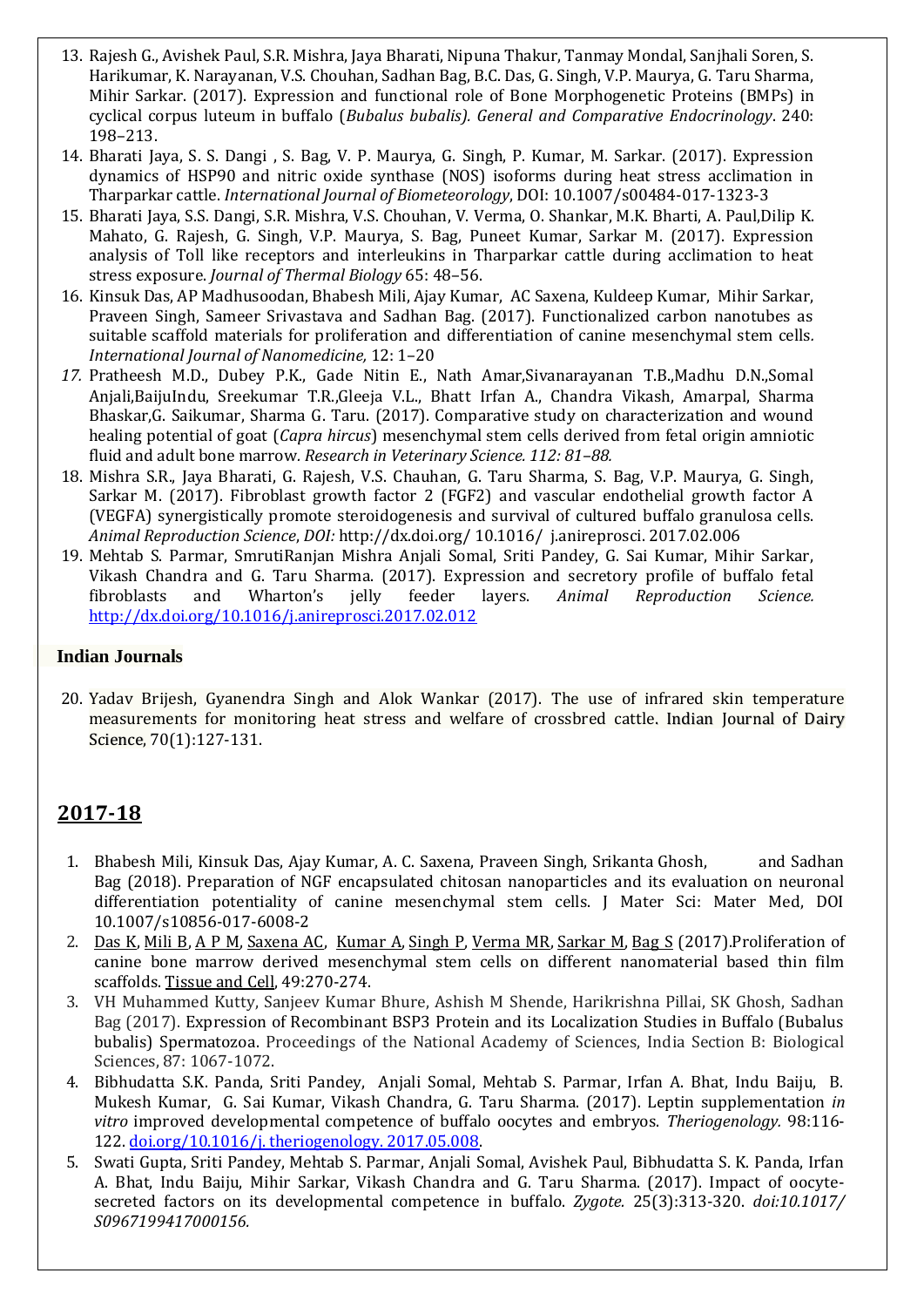- 6. Pandey S., Somal, A., Parmar, M.S., Gupta, S., Chandra, V., SaiKumar, G. and Sharma G. T. (2017). Comparative analysis of developmental and molecular correlates of developmental competence of buffalo oocytes derived from small and large follicles. *Indian Journal of Animal Sciences.* 87 (10): 1194– 1199.
- 7. Jaya Bharati, S.S. Dangi, S.R. Mishra, V.S. Chouhan, V. Verma, O. Shankar, M.K. Bharti, A. Paul, Dilip K. Mahato, G. Rajesh, G. Singh, V.P. Maurya, S. Bag, Puneet Kumar, M. Sarkar, (2017).Expression analysis of Toll like receptors and interleukins in Tharparkar cattle during acclimation to heat stress exposure. Journal of Thermal Biology, Volume 65, Pages 48-56, ISSN 0306-4565, [http://dx.doi.org/10.1016/j.jtherbio.2017.02.002.\(](http://dx.doi.org/10.1016/j.jtherbio.2017.02.002) NAAS: 8.16; TR 2.16)
- 8. Rajesh, Avishek Paul, S.R. Mishra, Jaya Bharati, Nipuna Thakur, Tanmay Mondal, Sanjhali Soren, S. Hari kumar, K. Narayanan, V.S. Chouhan, Sadhan Bag, B.C. Das, G. Singh, V.P. Maurya, G. Taru Sharma, Mihir Sarkar. (2017). Expression and functional role of Bone Morphogenetic Proteins (BMPs) in cyclical corpus luteum in buffalo (*Bubalus bubalis). General and Comparative Endocrinology* 240: 198–213. ( NAAS: 8.59; TR 2.59)
- 9. Nipuna Thakur, Girjesh Singh, A. Paul, J. Bharati, G. Rajesh, Vidyalakshmi GM, V.S. Chouhan, S.K. Bhure, V.P. Maurya, G. Singh, M. Sarkar, Expression and molecular cloning of interferon stimulated genes in buffalo (2017), Theriogenology, Volume 100, 2017, Pages 50-58, ISSN 0093-691X, http://dx.doi.org/10.1016/j.theriogenology.2017.05.027. ( NAAS: 7.99; TR 1.98)
- 10. Jaya Bharati, S.S. Dangi, V.S. Chouhan, S.R. Mishra, M.K. Bharti, V. Verma, O. Shankar, V.P. Yadav, K. Das, A. Paul, S. Bag, V.P. Maurya, G. Singh, P. Kumar, Sarkar M 2016. Expression dynamics of HSP70 during chronic heat stress in Tharparkar cattle. *International Journal of Biometeorology, DOI:*  10.1007/s00484-016-1281-1.( NAAS: 8.20; TR 2.20)
- 11. Jaya Bharati, S.S. Dangi, V.S. Chouhan, S.R. Mishra, M.K. Bharti, V. Verma, O. Shankar, V.P. Yadav, K. Das, A. Paul, S. Bag, V.P. Maurya, G. Singh, P. Kumar, Sarkar M 2016. Expression dynamics of HSP70 during chronic heat stress in Tharparkar cattle. *International Journal of Biometeorology, DOI:*  10.1007/s00484-016-1281-1 (NAAS – 8.20; IF – 2.20)
- 12. Nipuna Thakur, Girjesh Singh, A. Paul, J. Bharati, G. Rajesh, Vidyalakshmi GM, V.S. Chouhan, S.K. Bhure, V.P. Maurya, G. Singh, M. Sarkar, Expression and molecular cloning of interferon stimulated genes in buffalo (2017), *Theriogenology*, Volume 100, 2017, Pages 50-58, ISSN 0093-691X, [http://dx.doi.org/10.1016/j.theriogenology.2017.05.027.](http://dx.doi.org/10.1016/j.theriogenology.2017.05.027) (NAAS – 7.99; IF – 1.99)
- 13. Jaya Bharati, S.S. Dangi, S.R. Mishra, V.S. Chouhan, V. Verma, O. Shankar, M.K. Bharti, A. Paul, Dilip K. Mahato, G. Rajesh, G. Singh, V.P. Maurya, S. Bag, Puneet Kumar, M. Sarkar, (2017).Expression analysis of Toll like receptors and interleukins in Tharparkar cattle during acclimation to heat stress exposure. *Journal of Thermal Biology*, Volume 65, Pages 48-56, ISSN 0306-4565, [http:/ /dx.doi.org / 10.1016/](http://dx.doi.org/10.1016/j.jtherbio.2017.02.002)  [j.jtherbio. 2017.02.002.](http://dx.doi.org/10.1016/j.jtherbio.2017.02.002) (NAAS – 8.16; IF – 2.16)
- 14. ajesh, Avishek Paul, S.R. Mishra, Jaya Bharati, Nipuna Thakur, Tanmay Mondal, Sanjhali Soren, S. Hari kumar, K. Narayanan, V.S. Chouhan, Sadhan Bag, B.C. Das, G. Singh, V.P. Maurya, G. Taru Sharma, Mihir Sarkar. (2017). Expression and functional role of Bone Morphogenetic Proteins (BMPs) in cyclical corpus luteum in buffalo (*Bubalus bubalis). General and Comparative Endocrinology* 240: 198–213.  $(NAAS - 8.59; IF - 2.59)$
- 15. Alok K. Wankar, Gyanendra Singh and Brijesh Yadav (2017) Biochemical profile and methane emission during controlled thermal stress in buffaloes (*Bubalus bubalis*). *Buffalo Bulletin*, 36:35-42. (NAAS – 6.10; IF – 0.104)
- 16. Domple, V.D., Dangi, S.S., Yadav, V., Sarkar, M., Singh, G., & Maurya, V.P. (2017).Effect of Melatonin Supplementation on Haematological Parameters in Buffalo Calves under Summer Stress. International Journal of Livestock Research, 7(5):266-274.<http://dx.doi.org/10.5455/ijlr.20170406044224> (NAAS -5.36)
- 17. Khatti, A., Mehrotra, S., Maurya, V., Singh, G., & Sarkar, M. (2017). Effect of vitamin E, selenium and increased energy allowance on steroids and reproductive performance in transition period of crossbred cattle. International Journal of Livestock Research, 7(12):93-100. <http://dx.doi.org/10.5455/ijlr.20170807065402> (NAAS - 5.36)
- 18. Vijay D. Domple, Vidhyalakshmi G. M., S. S. Dangi, Vijay Yadav, Patel Pankaj, M. C. Pathak, M. Sarkar, G. Singh, V. P. Maurya (2017) Effect of Melatonin Supplementation on Biochemical Parameters in Buffalo Calves under Summer Stress. International Journal of Livestock Research, 7(11):118-125 (NAAS – 5.36)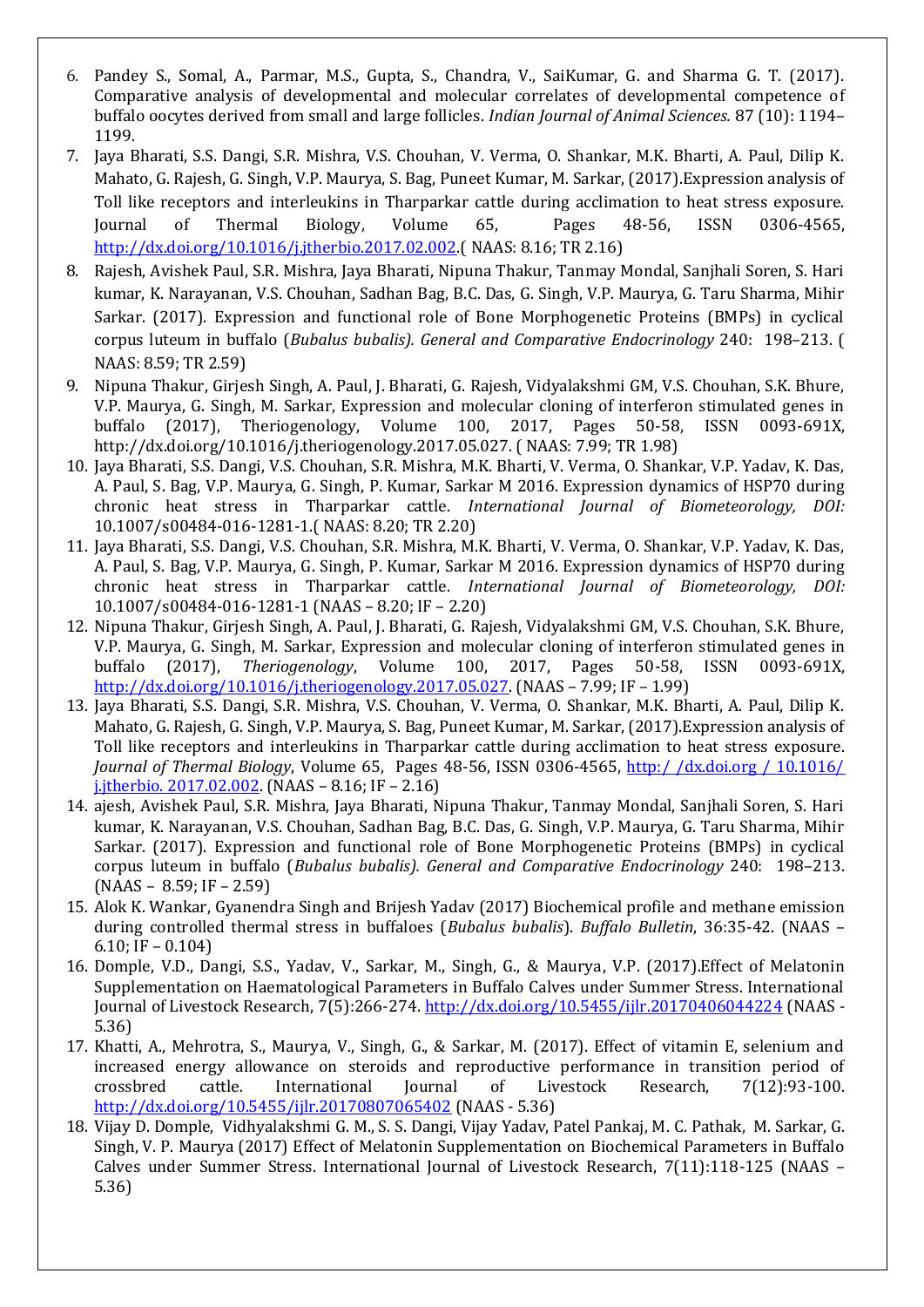- 19. Nipuna Thakur, Girjesh Singh, A. Paul, J. Bharati, G. Rajesh, Vidyalakshmi GM, V.S. Chouhan, S.K. Bhure, V.P. Maurya, G. Singh, M. Sarkar, Expression and molecular cloning of interferon stimulated genes in buffalo (2017), *Theriogenology*, Volume 100, 2017, Pages 50-58, ISSN 0093-691X, [http://dx.doi.org/10.1016/j.theriogenology.2017.05.027.](http://dx.doi.org/10.1016/j.theriogenology.2017.05.027) (NAAS - 7.99; IF – 1.99)
- 20. Jaya Bharati, S.S. Dangi, S.R. Mishra, V.S. Chouhan, V. Verma, O. Shankar, M.K. Bharti, A. Paul, Dilip K. Mahato, G. Rajesh, G. Singh, V.P. Maurya, S. Bag, Puneet Kumar, M. Sarkar, (2017).Expression analysis of Toll like receptors and interleukins in Tharparkar cattle during acclimation to heat stress exposure. *Journal of Thermal Biology*, Volume 65, Pages 48-56, ISSN 0306-4565, [http:/ /dx.doi.org / 10.1016/](http://dx.doi.org/10.1016/j.jtherbio.2017.02.002)  [j.jtherbio. 2017.02.002.](http://dx.doi.org/10.1016/j.jtherbio.2017.02.002) (NAAS – 8.16; IF – 2.16)
- 21. Rajesh, Avishek Paul, S.R. Mishra, Jaya Bharati, Nipuna Thakur, Tanmay Mondal, Sanjhali Soren, S. Hari kumar, K. Narayanan, V.S. Chouhan, Sadhan Bag, B.C. Das, G. Singh, V.P. Maurya, G. Taru Sharma, Mihir Sarkar. (2017). Expression and functional role of Bone Morphogenetic Proteins (BMPs) in cyclical corpus luteum in buffalo (*Bubalus bubalis). General and Comparative Endocrinology* 240: 198–213. (NAAS – 8.59; IF - 2.59
- 22. Jaya Bharati, S.S. Dangi, V.S. Chouhan, S.R. Mishra, M.K. Bharti, V. Verma, O. Shankar, V.P. Yadav, K. Das, A. Paul, S. Bag, V.P. Maurya, G. Singh, P. Kumar, Sarkar M 2016. Expression dynamics of HSP70 during chronic heat stress in Tharparkar cattle. *International Journal of Biometeorology, DOI:*  10.1007/s00484-016-1281-1 (NAAS – 8.20; IF – 2.20)
- 23. Nipuna Thakur, Girjesh Singh, A. Paul, J. Bharati, G. Rajesh, Vidyalakshmi GM, V.S. Chouhan, S.K. Bhure, V.P. Maurya, G. Singh, M. Sarkar, Expression and molecular cloning of interferon stimulated genes in buffalo (2017), *Theriogenology*, Volume 100, 2017, Pages 50-58, ISSN 0093-691X, [http://dx.doi.org/10.1016/j.theriogenology.2017.05.027.](http://dx.doi.org/10.1016/j.theriogenology.2017.05.027) (NAAS – 7.99; IF – 1.99)
- 24. Jaya Bharati, S.S. Dangi, S.R. Mishra, V.S. Chouhan, V. Verma, O. Shankar, M.K. Bharti, A. Paul, Dilip K. Mahato, G. Rajesh, G. Singh, V.P. Maurya, S. Bag, Puneet Kumar, M. Sarkar, (2017).Expression analysis of Toll like receptors and interleukins in Tharparkar cattle during acclimation to heat stress exposure. *Journal of Thermal Biology*, Volume 65, Pages 48-56, ISSN 0306-4565, [http:/ /dx.doi.org / 10.1016/](http://dx.doi.org/10.1016/j.jtherbio.2017.02.002)  [j.jtherbio. 2017.02.002.](http://dx.doi.org/10.1016/j.jtherbio.2017.02.002) (NAAS – 8.16; IF – 2.16)
- 25. Rajesh, Avishek Paul, S.R. Mishra, Jaya Bharati, Nipuna Thakur, Tanmay Mondal, Sanjhali Soren, S. Hari kumar, K. Narayanan, V.S. Chouhan, Sadhan Bag, B.C. Das, G. Singh, V.P. Maurya, G. Taru Sharma, Mihir Sarkar. (2017). Expression and functional role of Bone Morphogenetic Proteins (BMPs) in cyclical corpus luteum in buffalo (*Bubalus bubalis). General and Comparative Endocrinology* 240: 198–213.  $(NAAS - 8.59; IF - 2.59)$

# **2018-19**

- 1. Bhimte A., Konyak Y., Balamurugan B., Kipjen Singh L., Sarkar M., Singh G. and Maurya, V.P. 2018. Effect of Supplementation of Antioxidant (Vitamin E), Trace Minerals (Selenium, Copper, Zinc) and Increased Energy Allowance on (certain) Serum Metabolites and Competence of Transition Crossbred Cows. *Int. J.Curr. Microbiol.App.Sci.,* 7(07): 439-447. (NAAS - 5.38)
- 2. Bhimte A., Thakur N., Maurya V.P., Balamurugan B. and Singh G. (2018). Neuro endocrine strategies during adaptation to stress. *Int. J. Curr. Microbiol. App. Sci.* 7(07): 1132-1143. (NAAS - 5.38)
- 3. Bhimte A., Thakur N.S., Maurya V.P. and Singh G. (2018). Neurohormonal Control of Lactation and Milk Let-down in Dairy Animals. *Int. J. Curr. Microbiol. App. Sci.,* 7(07): 970-977. (NAAS - 5.38)
- 4. Irfan A. Bhat, Sivanarayanan T.B, Somal A., Pandey S., Mukesh B., Bibudatta S.K. Panda, Indu B., Verma M., Anand J., Sonwane A., Saikumar G., Amarpal, Chandra V. and Sharma G.Taru. (2018). An allogenic therapeutic strategy for canine spinal cord injury using mesenchymal stem cells. *J. Cell. Physiol.* DOI: 10.1002/jcp.27086. (TR- 3.932; NAAS-9.92)
- 5. Maurya V.P., Sejian V., Kumar D., Naqvi S.M.K. (2019). Impact of heat stress, nutritional stress and their combinations on the adaptive capability of Malpura sheep under hot semi-arid tropical environment. *J. Animal Behav. Biometeorol.,* 7(1):31-38. (TR-0.18; NASS- 6.18).
- 6. Pandey S., Somal A., Parmar M.S., Gupta S., Chandra V., Saikumar G. and Sharma G.Taru. (2018). Effect of roscovitine on developmental competence of small follicle derived buffalo oocytes. *Ind. J. Med. Res.* 148; December, pp140-150. doi.10.4103/ijmr.IJMR\_2068\_17. (TR- 1.508; NAAS-7.51).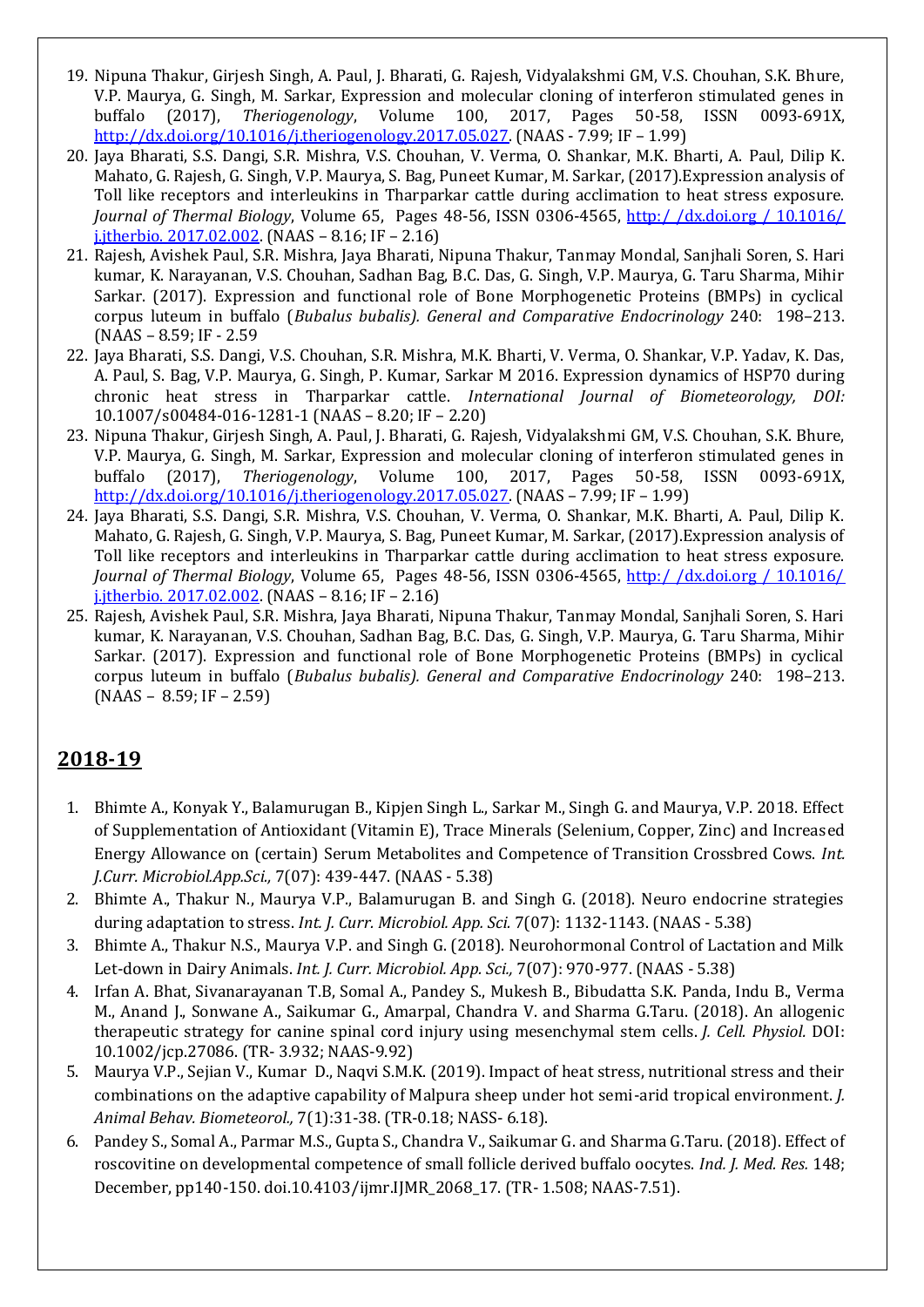7. Paul A., Jaya Bharati J., Punetha M., Kumar S., Vidyalakshmi G.M., Chouhan V.S., Sonwane A., Bag S., Bhure S.K., Maurya V.P., Singh G., Whitworth K.M., and Sarkar M. (2019). Transcriptional Regulation of Thrombospondins and Its Functional Validation through CRISPR/Cas9 Mediated Gene Editing in Corpus Luteum of Water Buffalo (*Bubalus bubalis*). *Cell. Physiol. Biochem.,* 52: 532-552. (TR – 5.5; NAAS  $-11.5$ ).

- 8. Paul A., Punetha M., Kumar S., Sonwane A., Chouhan V.S., Singh G., Maurya V.P. and Sarkar M. (2018). Regulation of steroidogenic function of luteal cells by thrombospondin and insulin in water buffalo (*Bubalus bubalis*). *Reprod. Fertil. Dev.,* 31(4): 751-759. (TR – 2.105; NAAS -8.105)
- 9. Rajesh G., Mishra S.R., Paul A., Punetha M., Vidyalakshmi G.M., Narayanan K., Bag S., Bhure S.K., Chouhan V.S., Maurya V.P. and Singh G. and Sarkar M. (2018). Transcriptional and translational abundance of Bone morphogenetic protein (BMP) 2, 4, 6, 7 and their receptors BMPR1A, 1B and BMPR2 in buffalo ovarian follicle and the role of BMP4 and BMP7 on estrogen production and survival of cultured granulosa cells. *Res Vet. Sci.,* 118:371-388. (TR– 1.616; NAAS -7.616).
- 10. Ranjan R., Singh R., Kumar K., Sarkar M., Das B.C. and Bag S. (2018). Paternally and maternally imprinted gene perturbed expression in parthenogenetic diploid embryos in *Capra hircus. Ind. J. Anim. Sci.,* 88 (11): 1249–1254. (TR-0.28; NAAS -6.28).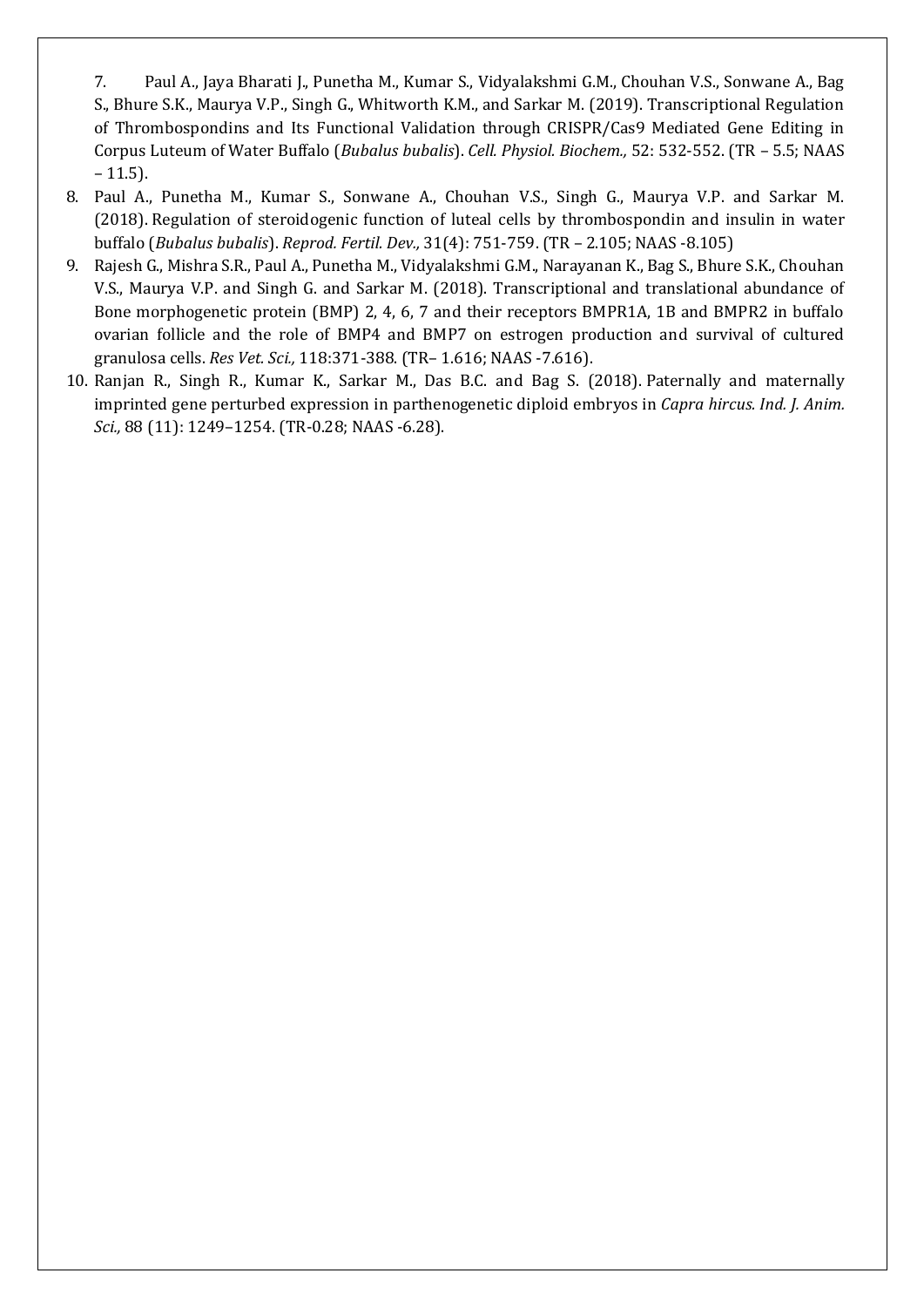# **Financial Statement**

# **Expenditure under CAFT during 2016-17 to 2018-19**

| Head                                           | 2016-17       | 2017-18       | 2018-19       |
|------------------------------------------------|---------------|---------------|---------------|
|                                                | (Rs. in lakh) | (Rs. in lakh) | (Rs. in lakh) |
| <b>Operating cost of Training</b><br>Programme | 5,20,214.00   | 6,36,631.00   | 9,81,071.00   |
| <b>Recurring Contingency</b>                   | 2,59,199.00   | 2,94,743.00   | 1,91,571.00   |
| Non Recurring<br>Contingency                   |               |               |               |
| T.A.                                           | 18,723.00     | 26,683.00     | 36,910.00     |
| Library                                        |               | 34,000.00     |               |
| <b>Total Expenditure (Rs.)</b>                 | 7,98,136.00   | 9,92,057.00   | 12,09,552.00  |
| <b>Funds allotted (Rs.)</b>                    | 12,00,000.00  | 17,98,000.00  | 24,63,000.00  |